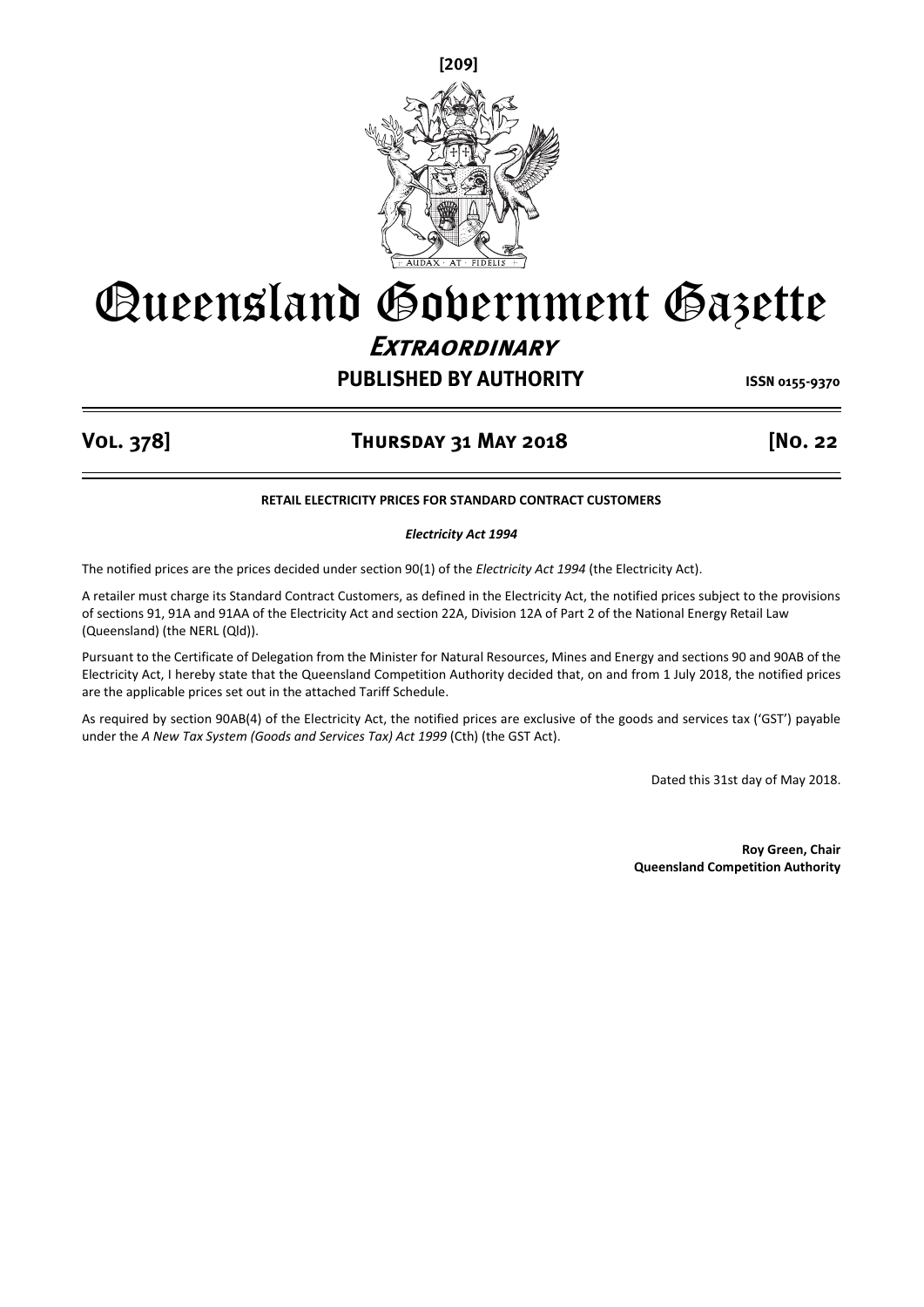#### **TARIFF SCHEDULE**

#### **Part 1 — Application**

#### *A) APPLICATION OF THIS SCHEDULE – GENERAL*

This Tariff Schedule applies to all Standard Contract Customers in Queensland other than those in the Energex distribution area.

Definitions of customers and their types are those set out in the Electricity Act and the NERL(Qld). Unless otherwise defined, the terminology used in this Tariff Schedule is intended to be consistent with the energy laws.

#### *B) APPLICATION OF TARIFFS*

#### **General**

Distribution entities may have specific eligibility criteria in addition to retail tariff eligibility requirements set out in the Tariff Schedule, e.g. the types of loads and how they are connected to interruptible supply tariffs. Retailers will advise customers of any applicable distribution entity requirements upon tariff assignment or customer request.

Additional customer descriptions:

- - *Farming* is the undertaking of agricultural or associated business activities for the primary purpose of profit. The primary use of electricity supplied under a farming tariff should be for farming.
- *Irrigation* is the undertaking of pumping water for farming. The primary use of electricity supplied under an irrigation tariff should be for irrigation.
- - A *Connection Asset Customer (CAC)* is a large business customer whose required capacity generally exceeds 1500 kVA and annual energy usage generally exceeds 4GWh as classified by the distribution entity.
- - An *Individually Calculated Customer (ICC)* is a large business customer whose annual energy usage generally exceeds 40GWh as classified by the distribution entity.

CAC or ICC customers can only access tariffs where specifically stated in the tariff description, or as agreed by the retailer.

*MI* means the unique identification number applicable to the point at which a premises is connected to a distribution entity's network. For premises connected to the National Electricity Market this is the National Metering Identifier (NMI), and for other premises is the unique identifier allocated by the distribution entity.

An *MI exclusive* tariff cannot be used in conjunction with any other tariff at that MI. All large customer continuous supply tariffs are MI exclusive tariffs unless otherwise stated.

A *primary* tariff is the tariff that reflects the principal purpose of use of electricity at the premises or the majority of the load, and is capable of existing by itself against a MI.

Small business customers can access primary residential tariffs providing the nature of all use on the tariff is consistent with the tariff requirements (refer below for *concessional application* of primary residential tariffs), and is in conjunction with a primary business tariff (Tariff 20, 21, 22, 22A, 24, 41, 62, 65 or 66) at the same MI.

Primary residential tariffs are also applicable to electricity used in separately metered common sections of residential premises consisting of more than one living unit, but cannot be used in

conjunction with another primary residential tariff at the same MI.

A *secondary* tariff is any tariff that is not a primary tariff, and can be accessed only when it is in conjunction with a primary tariff at the same MI unless otherwise stated.

A *seasonal* tariff is any tariff for which charges vary depending on the month the charge applies. Seasonal tariffs can also include time-of –use based charges.

A *time-of-use* tariff is any tariff for which charges vary depending on the time of day.

A *transitional* tariff can be accessed by eligible customers for a limited period of time.

An *obsolete* tariff can only be accessed by customers who:

(a) are on the tariff at the date it becomes obsolete; and

(b) continuously take supply under it.

Transitional and obsolete tariffs will be discontinued no later than the *scheduled phase-out date*. Customers on these tariffs may opt to transfer at any time to applicable standard tariffs.

Any reference in this Tariff Schedule to a time is a reference to Eastern Standard Time.

*Weekdays* mean Monday to Friday including public holidays.

*Summer* is the months of December to February inclusive.

*Summer peak window* is from 4:00pm to 9:00pm on any day within months November to March.

A *daily supply charge* is a fixed amount charged to cover the costs of maintaining electricity supply to a premises, including the costs associated with the provision of equipment (excluding metering and associated services) and general administration. Retailers may use different terms for this charge, for example: Service Charge, Service Fee, Service to Property Charge etc.

A *minimum daily payment* only applies when usage charges for the billing period are less than the total of the minimum daily payment multiplied by the number of days in the billing period. Where the total minimum daily payment is charged, usage charges will not apply.

*A connection charge* reflects the value of the customer's dedicated connection assets and whether these assets were paid for upfront by the customer. The number of connection units allocated to an MI is as advised by the distribution entity.

*Demand* is the average rate of use of electricity over a 30-minute period as recorded in kilowatts (kW) on the associated metering, or as calculated in kilovolt-amperes (kVA) using data recorded on the associated metering. No adjustment to import demand is made for export to the distribution network.

*Maximum demand* is highest demand during the charging period of the particular tariff as identified by the tariff description. Unless otherwise stated, the maximum demand is the value on which demand charges are based.

A *demand threshold* is the demand value below which demand charges do not apply for billing purposes. Where a demand threshold applies, the chargeable demand is the greater of the maximum demand less the demand threshold, or zero.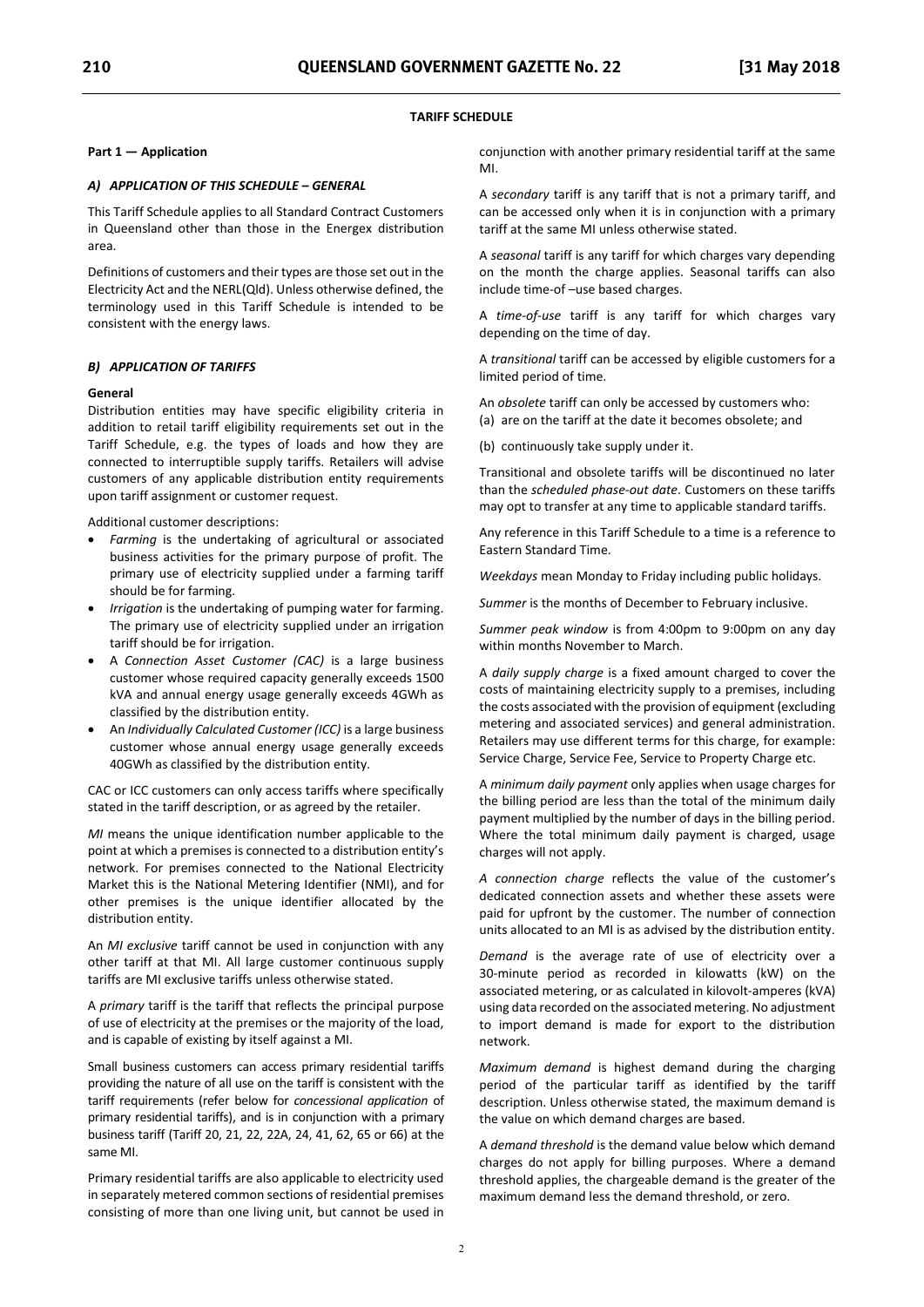*Authorised demand* is the maximum demand permitted to be imported from, or exported to the network, and is specific to each MI. The value is generally established by agreement between the customer and distribution entity.

*Capacity* is a demand-based measure of the network supply capability reserved for a customer. Unless otherwise stated, the capacity charge is the greater of the authorised demand, or actual maximum demand.

*Reactive demand* is the average rate of use of electricity over a 30-minute period as recorded in kilovolt-amperes reactive (kvar) on the associated metering.

*Permissible reactive demand* for an MI is determined by applying its compliant power factor (as set out by the National Energy Rules) to its authorised demand.

*Excess reactive demand* (also known as excess reactive power) charges are the greater of the reactive demand occurring at the time of the maximum demand, less the permissible reactive demand, or zero.

*Bus* customers are those taking supply via direct connection to the distribution entity's zone substation or similar as advised by the distribution entity.

*Line* customers are those taking supply via direct connection to the distribution entity's high voltage electrical wires, cabling, or similar as advised by the distribution entity.

*Revenue metering* is metering used for billing purposes. Appropriate revenue metering must be in place for each tariff at a MI. If a change to the customer's revenue metering is required to support the applicability of a tariff to a customer, the customer may request the retailer to install the required metering at the customer's cost.

Charges for metering and associated services levied by Ergon Energy Corporation Limited and regulated by the Australian Energy Regulator are not included in notified prices. These will be applied in addition to the notified prices contained in this Tariff Schedule.

The *metrology procedure* is issued by the Australian Energy Market Operator as varied by the Electricity Distribution Network Code.

#### **Standard tariffs**

#### *Tariff 15*

Customers must nominate the Band to be applied to the customer's account. Customers cannot change to a lower Band less than one year from the application of the nominated Band to the customer's account without the retailer's agreement unless expressly allowed or permitted by energy law. Customers can switch to a higher Band at any time.

Each band sets the amount of electricity that can be used each day during the summer peak window without incurring top-up charges.

Usage charges apply to all metered use in addition to the monthly band charges, including usage in the summer peak window.

If any daily amount of electricity used during the summer peak window exceeds the allowance included in the chosen band, the top-up fee applies. If applicable, the top-up fee applies to the highest daily exceedance in the month it occurs.

Customers must provide explicit informed consent to monthly billing in order to access this tariff.

#### **Interruptible supply tariffs**  *General:*

These tariffs are applicable when electricity supply is:

- (a) connected to approved apparatus (e.g. pool pump) via a socket-outlet as approved by the retailer; or
- (b) permanently connected to approved apparatus (e.g. electric hot water system) as approved by the retailer (but not applicable if provision has been made to supply the apparatus under a different tariff during the supply interruption period).

The retailer will arrange the provision of load control equipment on a similar basis to provision of the required revenue metering.

#### *Tariff 31*

In addition to the general requirements above, this tariff is also applicable when electricity supply is permanently connected to approved specified parts of apparatus (e.g. hot water system booster heating unit), as approved by the retailer, but not applicable if provision has been made to supply the specified part under a different tariff during the supply interruption period except as agreed by the retailer (e.g. for a one-shot booster for a solar hot water system), in which case it must be metered under and charged at the primary tariff of the premises concerned, or if more than one primary tariff exists, the tariff applicable to general power usage at the premises.

#### *Tariff 33*

In addition to the general requirements above, this tariff is also applicable as a primary tariff at the absolute discretion of the retailer.

This tariff shall not apply in conjunction with Tariff 24.

#### **Transitional and obsolete tariffs**  *Tariff 20 (large)*

This tariff cannot be accessed by small customers.

#### *Tariff 21*

This tariff shall not apply in conjunction with Tariff 20, 22, 22A, 24 or 62.

#### *Tariff 37*

This tariff is applicable when electricity supply is permanently connected to approved apparatus (e.g. electric storage hot water system, apparatus for the production of steam) as approved by the retailer.

#### *Tariff 47*

Supply under this tariff will be at a standard high voltage, the level of which shall be prescribed by the distribution entity. Credits for high voltage supply are not applicable to this tariff.

#### *Tariff 62*

This tariff shall not apply in conjunction with Tariff 20, 21, 22, 22A or 24.

#### *Tariff 65*

The *daily pricing period* is a fixed 12-hour period as agreed between the retailer and the customer from the range 7.00am to 7.00pm; 7.30am to 7.30pm; or 8.00am to 8.00pm Monday to Sunday inclusive.

No alteration to the agreed daily pricing period is permitted until a period of twelve months has elapsed from the previous selection.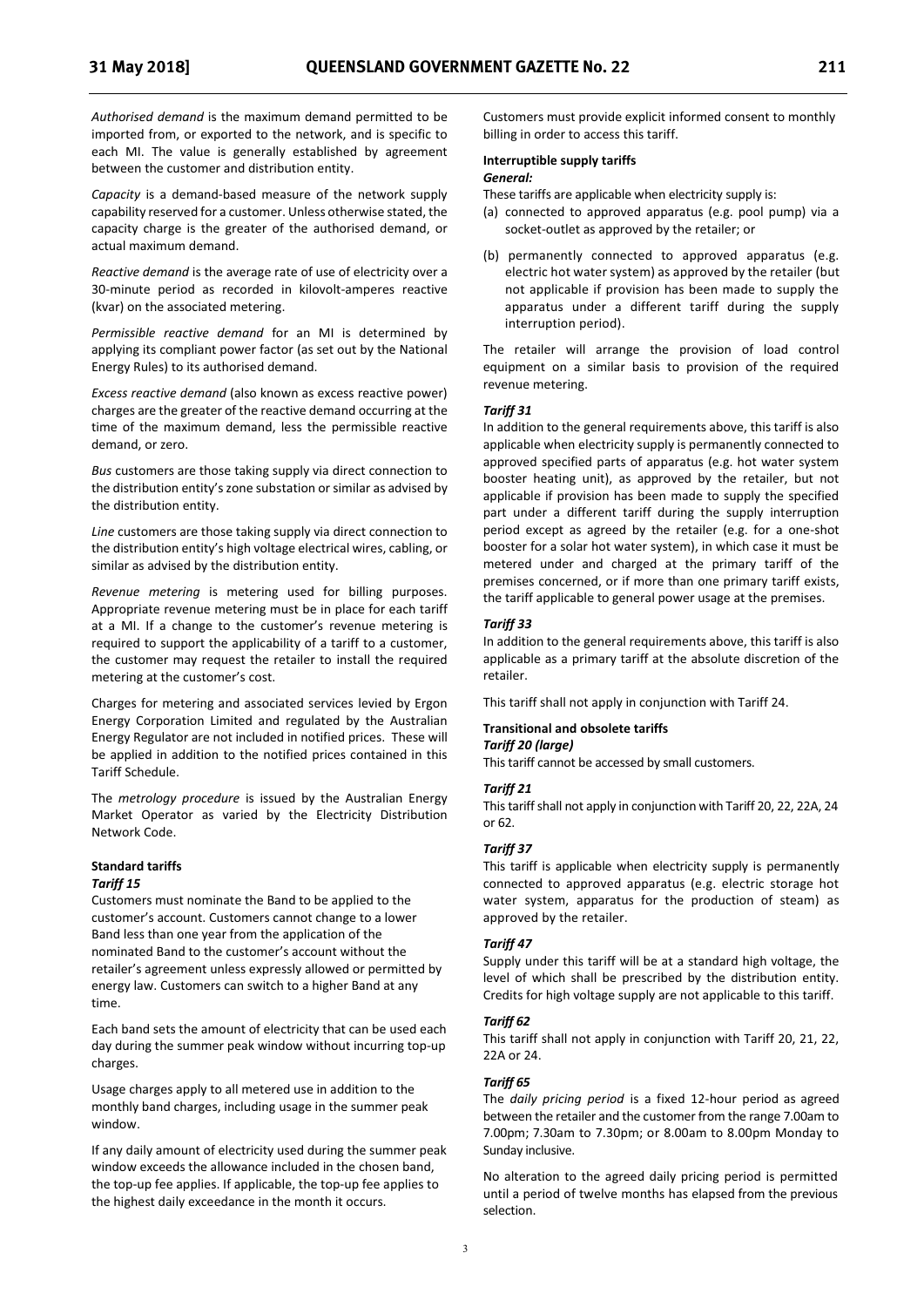#### *Tariff 66*

The annual fixed charge is determined by the larger of the connected motor capacity used for irrigation pumping, or 7.5 kW.

Any customer taking supply under this tariff who requests a temporary disconnection will not be reconnected unless an amount equivalent to the fixed charge that would have otherwise applied corresponding to the period of disconnection, has been paid.

### **Unmetered supply tariffs**

### *Tariff 71*

*Street lighting customers* as defined in Queensland legislative instruments, are State or local government agencies for street lighting loads.

Street lights are deemed to illuminate the following types of roads:

- - *Local government* controlled roads comprising land that is: (a) dedicated to public use as a road; or
	- (b) developed for (or has as one of its main uses) the driving or riding of motor vehicles and is open to, or used by, the public; or
	- (c) a footpath or bicycle path; or
	- (d) a bridge, culvert, ford, tunnel or viaduct,

and excludes State-controlled roads and public thoroughfare easements; and

- *State-controlled roads* declared as such under the *Transport Infrastructure Act 1994* (Qld).

All usage will be determined in accordance with the metrology procedure.

#### *Tariff 91*

It is available only to customers with small loads other than street lights as approved by the retailer, and applies where: (a) the load pattern is predictable;

- (b) for the purposes of settlements, the load pattern (including load and on/off time) can be reasonably calculated by a relevant method set out in the metrology procedure; and
- (c) it would not be cost effective to meter the connection point taking into account:
	- (i) the small magnitude of the load;
	- (ii) the connection arrangements; and
	- (iii) the geographical and physical location.

Charges are based on usage determined by the retailer.

Charges for installation, maintenance and removal of supply to an unmetered installation may apply in addition to the charge for electricity supplied. These charges are unregulated.

#### **Tariff changes**

Customers previously supplied under tariffs which have been discontinued or redesignated (whether by number, letter or name) will be supplied under other tariffs appropriate to their installations.

Customers on seasonal and/or transitional time-of-use tariffs cannot change to another tariff less than one year from the application of the tariff to the customer's account without the retailer's agreement unless expressly allowed or permitted by energy law.

#### **Prorating of charges on bills**

Where appropriate, charges on bills will be calculated on a pro rata basis having regard to the number of days in the billing cycle that supply was connected as expressly allowed or permitted by energy law. Retailers can advise customers of which charges on their bills are subject to prorating, and the methodology used.

#### **Supply voltage**

Tariffs in this Schedule can only be accessed by customers taking supply at *low voltage* as set out in the *Electricity Regulation 2006* unless it is a designated high voltage tariff, or otherwise agreed with the retailer.

Where supply is given and metered at high voltage and the tariff applied is not a designated high voltage tariff, after billing the energy and demand components of the tariff a credit will be allowed of:

- - 5 percent of the calculated tariff charge where supply is given at voltages of 11kV to 33kV; or
- - 8 percent of the calculated tariff charge where supply is given at voltages of 66kV and above,

provided that the calculated tariff charge after application of the credit is not less than the Minimum Payment or other minimum charge calculated by applying the provisions of the applied tariff.

#### **Card-operated meter customers**

If a customer is an excluded customer (as defined in section 23 of the Electricity Act), the distribution entity may at its absolute discretion agree with the relevant local government authority on behalf of the customer, and the customer's retailer, that the electricity used by the customer is to be measured and charged by means of a card-operated meter.

If, immediately prior to 1 July 2007, electricity being used by a customer at premises is being measured and charged by means of a card-operated meter, the electricity used at the premises may continue to be measured or charged by means of a cardoperated meter.

Residential customers with card-operated meters can access Tariff 11 as their primary tariff, and Tariffs 31 and 33 as secondary tariffs.

Small business customers with card-operated meters can access Tariff 20 as their primary tariff.

Charges will be those as set out in Part 2 for the particular tariff.

#### **EasyPay Reward**

From 1 December 2017 until 30 June 2020, small customers of Ergon Energy who participate in the EasyPay Reward Scheme will receive annual reward amounts in the form of deferred payments.

The EasyPay Reward Scheme will operate as follows:

- 1. An eligible customer opts-in to the EasyPay Reward Scheme, and becomes a participating customer, by notifying Ergon Energy that it agrees to comply with all the participation requirements.
- 2. Subject to paragraph 3, if Ergon Energy receives a notice mentioned in paragraph 1 it must include the relevant annual amount for the participating customer in:
	- (a) the first bill it issues to the customer after receiving the notice under paragraph 1, or otherwise, as soon as reasonably practicable thereafter; and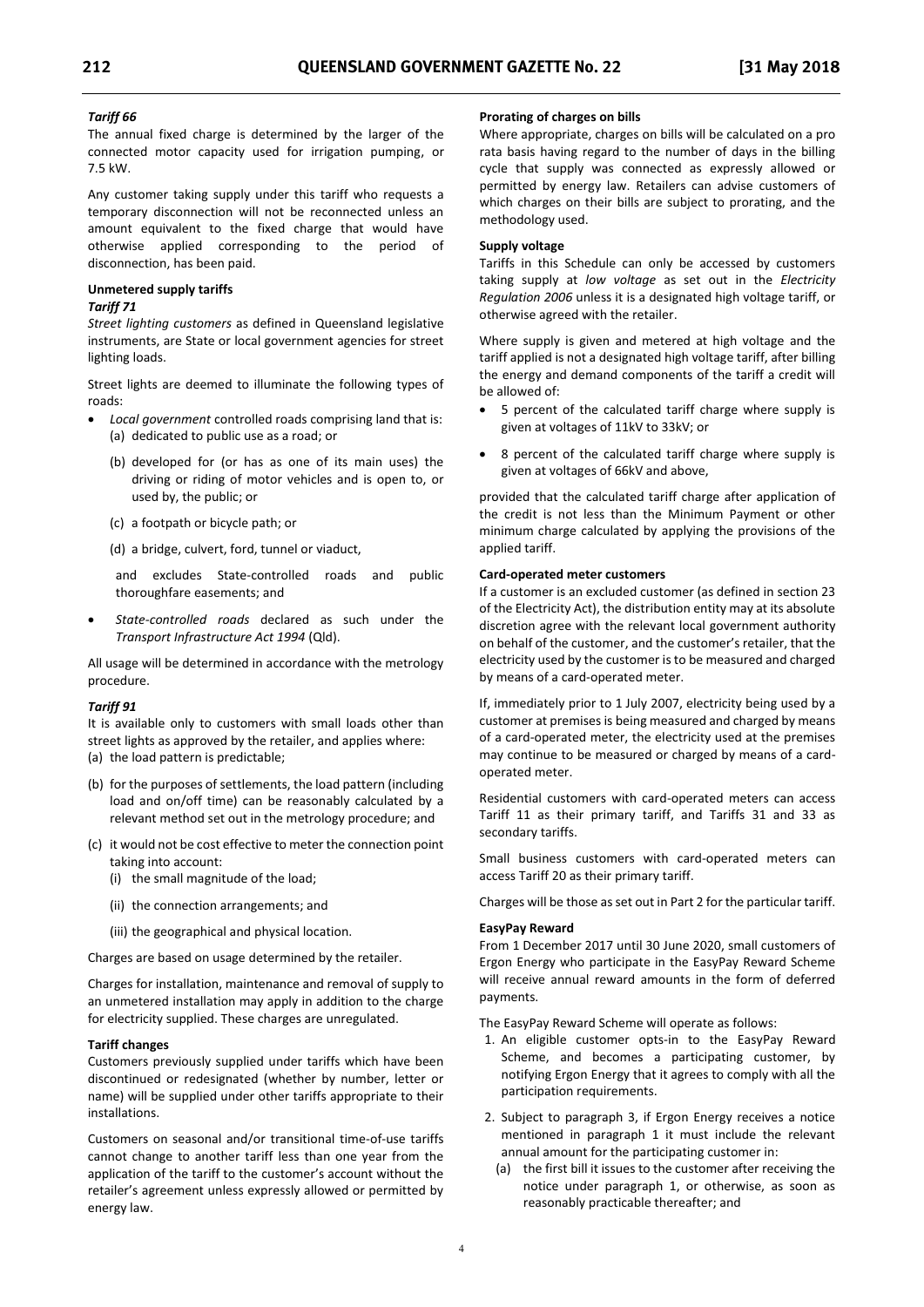(b) thereafter until the EasyPay Reward Scheme ends on 30 June 2020—the bill Ergon Energy issues to the customer after each anniversary of the date the customer became a participating customer.

The following table illustrates how the scheme is intended to operate for participating customers other than small, non-reversionary customers:

|                                                     | <b>Customers</b> | <b>Customers who</b> | <b>Customers</b> |
|-----------------------------------------------------|------------------|----------------------|------------------|
|                                                     | who opt in       | opt in after         | who opt in       |
|                                                     | on or before     | 30.06.18 but         | before           |
|                                                     | 30.06.18         | before 01.01.19      | 01.01.20         |
| No. of<br>relevant<br>annual<br>amounts<br>invoiced | 3                | っ                    |                  |

- 3. However, Ergon Energy must ensure that any small nonreversionary customer who becomes a participating customer within six months after a relevant NERL amendment comes into force, receives three relevant annual amounts.
- 4. Subject to paragraph 5, a participating customer's obligation to pay each relevant annual amount:
	- (a) is deferred for the initial period; and
	- (b) ceases to exist when the initial period ends.
- 5. However, the relevant annual amount may become payable to Ergon Energy if, on or before the end of the initial period:
	- a) the participating customer opts out of having opted in;
	- b) the participating customer does not maintain payment of bills by direct debit or CentrePay (as relevant); or
	- c) the participating customer no longer agrees to comply with 1 or more of the participation requirements.

Ergon Energy reserves the right to recover the deferred amount from the customer on their next bill.

### *Definitions for EasyPay Reward Scheme*

*Eligible customer* means a small customer who has a new or existing account with Ergon Energy under a standard retail contract and who is up to date with their bill payments. A customer with an arrears component or any overdue amount is not eligible for the Scheme.

*Ergon Energy* means Ergon Energy Queensland Pty Ltd (ABN 11 121 177 802)

*Initial period* means for a period of six months from the date that Ergon Energy issues the bill that includes the first relevant annual amount.

*Participating customer* means a small customer under a standard retail contract with Ergon Energy who has opted in to the Scheme.

- *Participation requirements* means each of the following:<br>a) agreeing to the receive the relevant annual amount in the form of a deferred payment;
- b) agreeing to receive, and receiving, only electronic bills;
- agreeing to pay, and paying, bills by direct debit or CentrePay;

d) agreeing to make, and making, weekly, fortnightly or monthly payments (as agreed) under a *smoothpay*  arrangement.

*Non-reversionary customer* means a person to whom an assigned retailer, prior to the commencement of a relevant amendment, could not provide customer retail services because of section 19C(1)(b(ii) of the *National Energy Retail Law (Queensland)*.

*Relevant NERL amendment* means an amendment to section 19C(1)(b)(ii) of the *National Energy Retail Law (Queensland)* that inserts the words 'if the customer is a large customer' before the words 'the financially responsible retailer for the premises' in section 19C(1)(b)(ii).

*Relevant annual amount*, for a participating customer, means:

- a) if the participating customer is a residential customer-\$75; or
- b) if the participating customer is a business customer— \$120.

#### **Other retail fees and charges**

A retailer may charge its Standard Contract Customers the following:

- (a) if, at a customer's request, the retailer provides historical billing data which is more than two years old: – a maximum of **\$30**
- (b) retailer's administration fee for a dishonoured payment: – a maximum of **\$15**
- (c) financial institution fee for a dishonoured payment:
	- a maximum of **the fee incurred by the retailer**
- (d) in addition to the applicable tariff, an additional amount in accordance with a program or scheme for the purchase of electricity from renewable or environmentally-friendly sources (whether or not that additional amount is calculated on the basis of the customer's electricity usage), but only if:
	- (i) the customer voluntarily participates in such program or scheme;
	- (ii) the additional amount is payable under the program or scheme; and
	- (iii) the retailer gives the customer prior written notice of any change to the additional amount payable under the program or scheme.

#### **Concessional application**

Tariff 11, Tariff 12A and Tariff 14 are also available to customers where they satisfy the additional criteria set out in any one of **1**, **2** or **3**, below:

**1.** Separately metered installations where all electricity used is in connection with the provision of a Meals-on-Wheels service, or for the preparation and serving of meals to the needy and for no other purpose.

- **2.** Residential institutions:
- (a) where the total installation, or that part supplied and separately metered, must be domestic residential (i.e. it must include the electricity usage of the cooking, eating, sleeping and bathing areas which are associated with the residential usage). Medical facilities, e.g. an infirmary, which are part of the complex may be included; and
- (b) that are: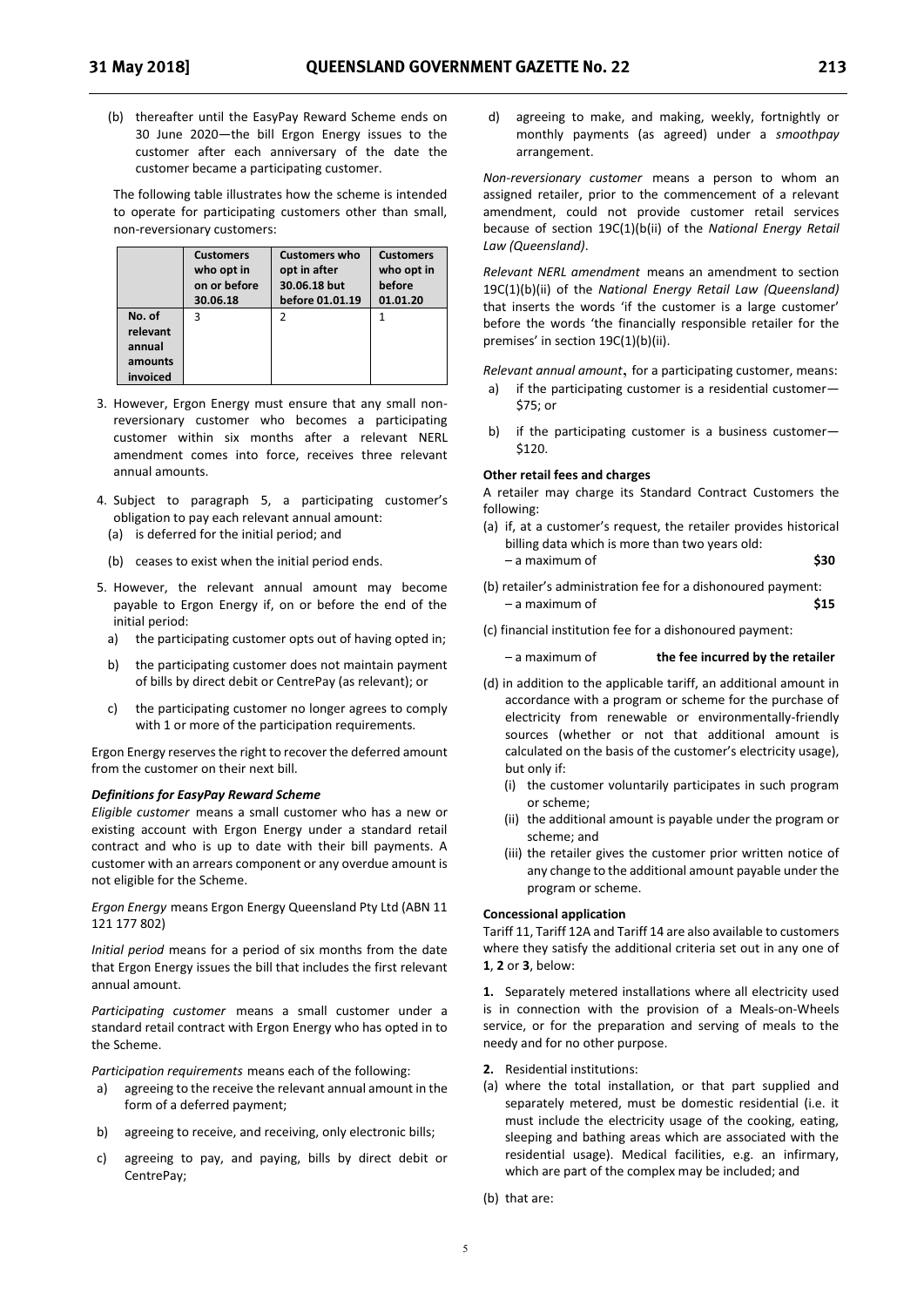- (i) a deductible gift recipient under section 30-227(2) of the *Income Tax Assessment Act 1997* to which donations of \$2.00 and upwards are tax deductible; and
- (ii) a non-profit organisation that:
	- A. imposes no scheduled charge on the residents for the services or accommodation that is provided (i.e.<br>organisations that provide emergency organisations that provide emergency accommodation facilities for the needy); or
	- B. if scheduled charges are made for the services or accommodation provided, then all residents must be pensioners or, if not pensioners, persons eligible for subsidised care under the *Aged Care Act 1997* or the *National Health Act 1953*.

**3.** Organisations providing support and crisis accommodation which:

- (a) meet the eligibility criteria of the Specialist Homelessness Services administered by the State Department of Housing and Public Works; and
- (b) are a deductible gift recipient under section 30-227(2) of the *Income Tax Assessment Act 1997* to which donations of \$2.00 and upwards are tax deductible.

---------------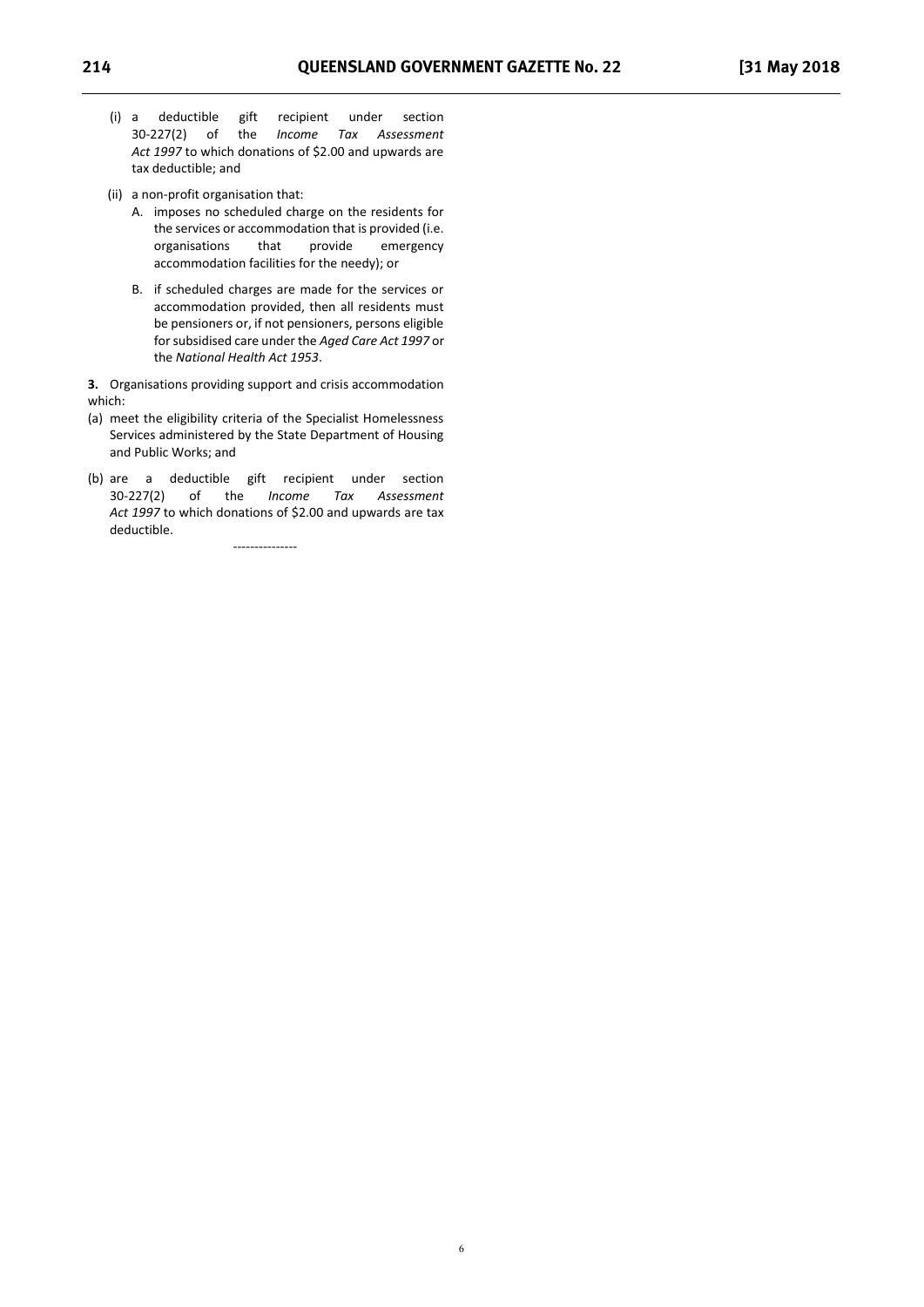These tariffs are applicable subject to the matters set out in part 1.

#### **Small customer tariffs**

| Tariff | <b>Description</b>                                                                                                                                         | <b>Charge type</b>                  | Rate    | Unit              |
|--------|------------------------------------------------------------------------------------------------------------------------------------------------------------|-------------------------------------|---------|-------------------|
| 11     | Residential flat-rate primary tariff                                                                                                                       | Usage                               | 25.298  | c/kWh             |
|        |                                                                                                                                                            | Daily supply charge                 | 88.948  | c                 |
| 12A    | Residential seasonal time-of-use primary tariff                                                                                                            | Summer usage - Peak<br>(3pm-9:30pm) | 62.666  | c/kWh             |
|        |                                                                                                                                                            | Summer usage - All<br>other times   | 21.474  | c/kWh             |
|        |                                                                                                                                                            | Usage $-$ All other<br>times        | 21.474  | c/kWh             |
|        |                                                                                                                                                            | Daily supply charge                 | 77.628  | c                 |
| 14     | Residential seasonal time-of-use monthly demand<br>primary tariff.                                                                                         | Chargeable demand -<br>Peak         | 62.777  | \$/kW             |
|        | Daily demand is the average of the 13 half-hourly<br>demand recordings for each day from 3:00pm to<br>9:30pm for the Peak period (Summer) and the Off-peak | Chargeable Demand-<br>Off peak      | 9.241   | $\frac{1}{2}$ /kW |
|        | period (all other times).<br>Peak chargeable demand is the average of the four                                                                             | Usage                               | 17.593  | c/kWh             |
|        | highest peak daily demands in the month.                                                                                                                   | Daily supply charge                 | 46.420  | $\mathsf{C}$      |
|        | Off-peak chargeable demand is the greater of the<br>average of the four highest off-peak daily demands in<br>the month, or 3kW.                            |                                     |         |                   |
| 15     | Residential primary tariff                                                                                                                                 | Top up charge                       | 4.207   | \$/kWh/month      |
|        | Top up charge applies to any consumption that<br>exceeds the summer peak window consumption cap<br>for the account's nominated band.                       | Usage                               | 18.659  | c/kWh             |
|        | -Band 1 has a 0 kWh cap during the summer peak<br>window                                                                                                   | Fixed charge - band 1               | 37.221  | \$/month          |
|        | -Band 2 has a 5 kWh cap during the summer peak<br>window                                                                                                   | Fixed charge - band 2               | 44.382  | \$/month          |
|        | -Band 3 has a 10 kWh cap during the summer peak<br>window                                                                                                  | Fixed charge - band 3               | 51.543  | \$/month          |
|        | -Band 4 has a 15 kWh cap during the summer peak<br>window                                                                                                  | Fixed charge - band 4               | 58.704  | \$/month          |
|        | -Band 5 has a 20 kWh cap during the summer peak<br>window                                                                                                  | Fixed charge - band 5               | 65.865  | \$/month          |
| 20     | Small business flat-rate primary tariff.                                                                                                                   | Usage                               | 26.442  | c/kWh             |
|        |                                                                                                                                                            | Daily supply charge                 | 122.963 | с                 |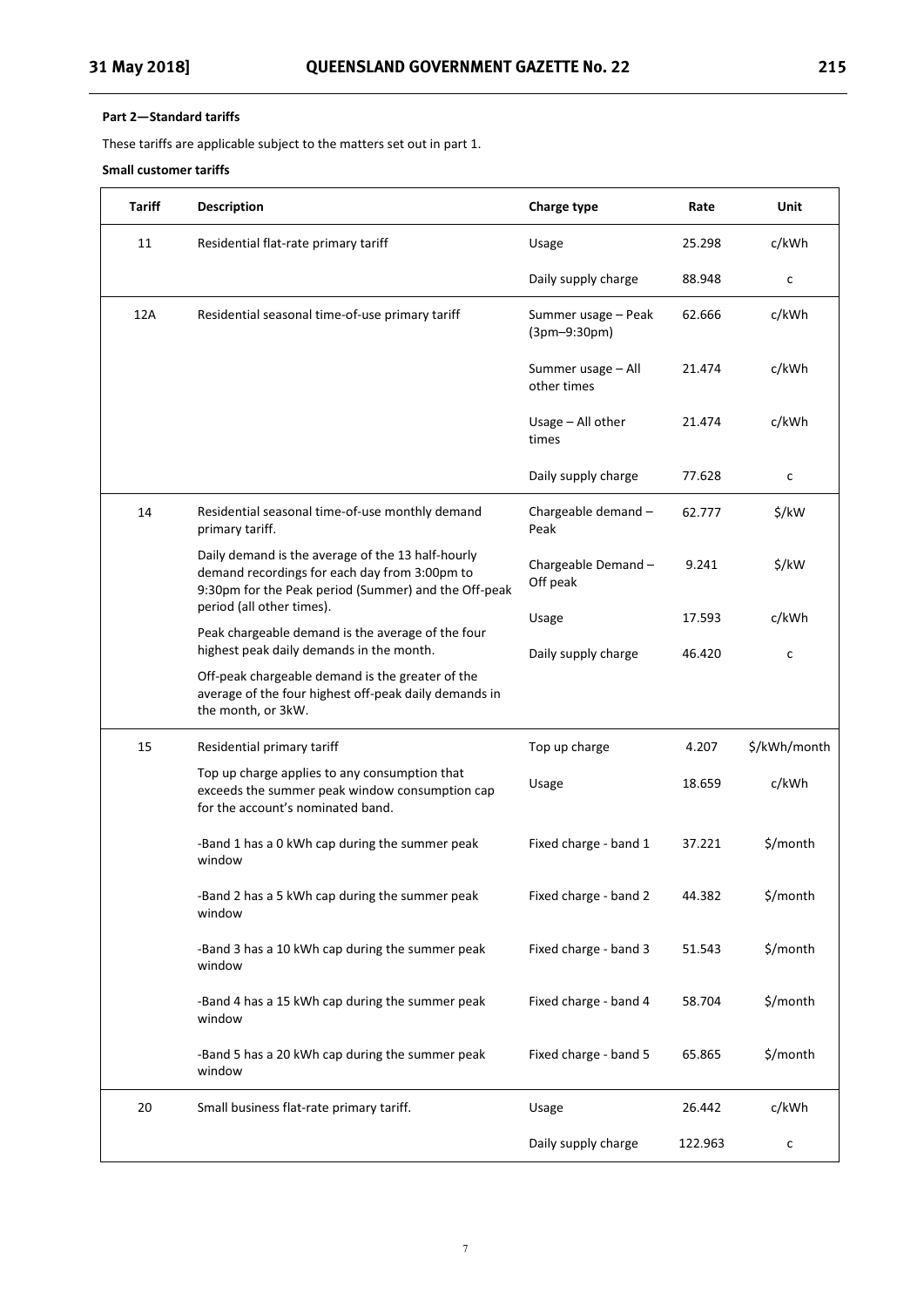## **216 QUEENSLAND GOVERNMENT GAZETTE No. 22 [31 May 2018**

| <b>Tariff</b> | <b>Description</b>                                                                                                                                                                                                                                                  | <b>Charge type</b>                  | Rate    | Unit              |
|---------------|---------------------------------------------------------------------------------------------------------------------------------------------------------------------------------------------------------------------------------------------------------------------|-------------------------------------|---------|-------------------|
| 22A           | Small business seasonal time-of-use primary tariff.                                                                                                                                                                                                                 | Summer usage - Peak<br>$(10am-8pm)$ | 52.954  | c/kWh             |
|               |                                                                                                                                                                                                                                                                     | Summer usage - All<br>other times   | 22.982  | c/kWh             |
|               |                                                                                                                                                                                                                                                                     | Usage $-$ All other<br>times        | 22.982  | c/kWh             |
|               |                                                                                                                                                                                                                                                                     | Daily supply charge                 | 122.963 | с                 |
| 24            | Small business seasonal time-of-use monthly demand<br>primary tariff.                                                                                                                                                                                               | Chargeable demand -<br>Peak         | 90.312  | $\frac{1}{2}$ /kW |
|               | Daily demand is the average of the 20 half-hourly<br>demand recordings for each weekday from 10:00am to<br>8:00pm for the Peak period (Summer) and the Off-peak                                                                                                     | Chargeable Demand-<br>Off peak      | 9.302   | \$/kW             |
|               | period (all other times).<br>Peak chargeable demand is the average of the four                                                                                                                                                                                      | Usage                               | 18.762  | c/kWh             |
|               | highest peak daily demands in the month.                                                                                                                                                                                                                            | Daily supply charge                 | 63.597  | c                 |
|               | Off-peak chargeable demand is the greater of the<br>average of the four highest off-peak daily demands in<br>the month, or 3kW.                                                                                                                                     |                                     |         |                   |
| 31            | Small customer flat-rate secondary tariff with<br>interruptible supply.                                                                                                                                                                                             | Usage                               | 17.433  | c/kWh             |
|               | Supply will be available for a minimum of 8 hours per<br>day, but times when supply is available is subject to<br>variation at the absolute discretion of the distribution<br>entity. In general, this supply will be between the<br>hours of 10.00 pm and 7.00 am. |                                     |         |                   |
| 33            | Small customer flat-rate secondary tariff with<br>interruptible supply.                                                                                                                                                                                             | Usage                               | 21.050  | c/kWh             |
|               | Supply will be available for a minimum of 18 hours per<br>day, but times when supply is available is subject to<br>variation at the absolute discretion of the distribution<br>entity.                                                                              |                                     |         |                   |
| 41            | Small business monthly demand primary tariff.                                                                                                                                                                                                                       | Demand                              | 23.708  | \$/kW             |
|               |                                                                                                                                                                                                                                                                     | Usage                               | 16.128  | c/kWh             |
|               |                                                                                                                                                                                                                                                                     | Daily supply charge                 | 529.103 | $\mathsf{C}$      |

### **Large customer tariffs**

| <b>Tariff</b> | <b>Description</b>                           | Charge type         |          | Unit  |
|---------------|----------------------------------------------|---------------------|----------|-------|
| 44            | Large business monthly demand primary tariff | Chargeable demand   | 36.125   | \$/kW |
|               | Demand threshold 30 kW.                      | Usage               | 14.620   | c/kWh |
|               |                                              | Daily supply charge | 4588.419 | c     |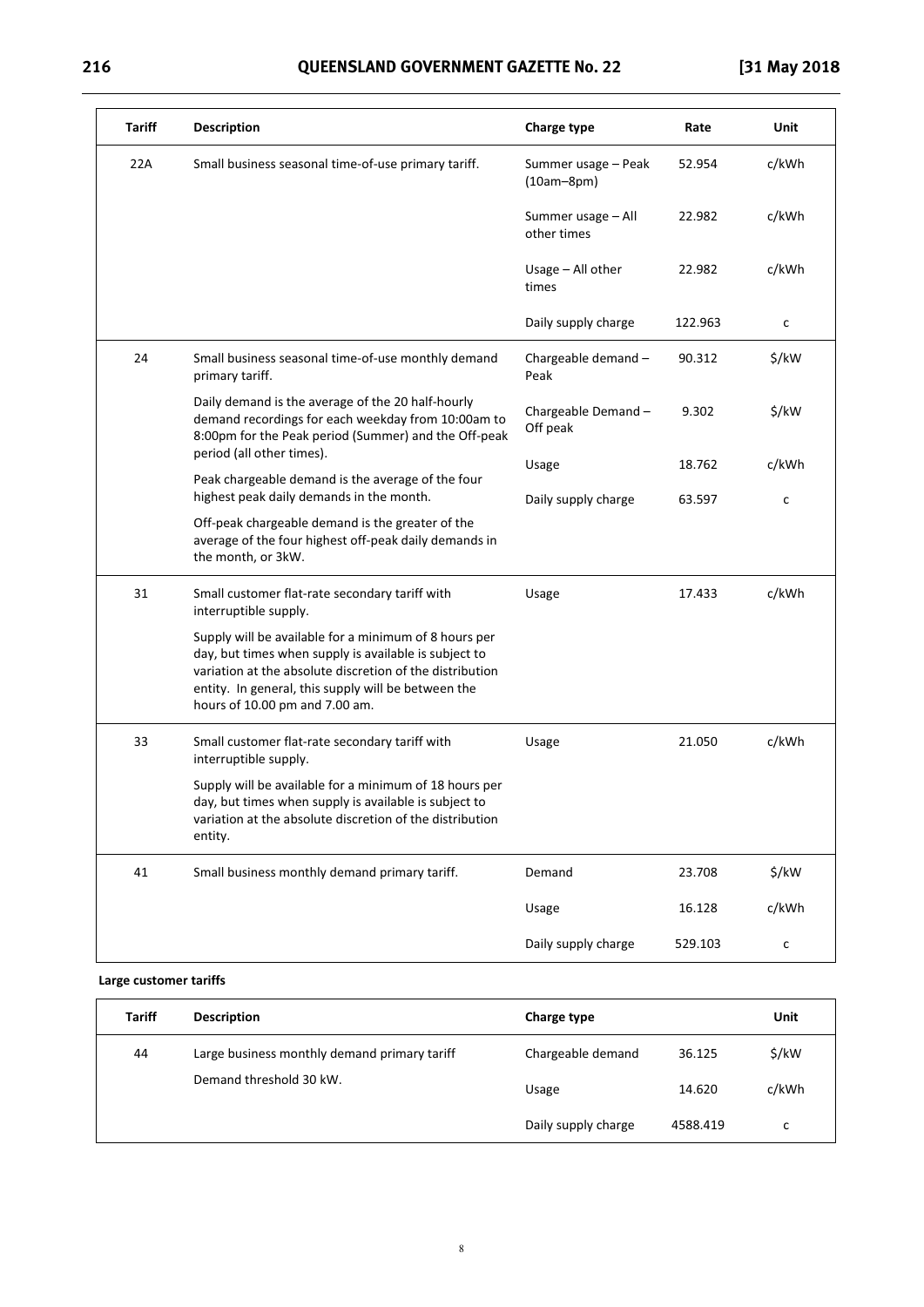| <b>Tariff</b> | <b>Description</b>                                                                                                                  | <b>Charge type</b>               | Rate      | Unit         |
|---------------|-------------------------------------------------------------------------------------------------------------------------------------|----------------------------------|-----------|--------------|
| 45            | Large business monthly demand primary tariff                                                                                        | Chargeable demand                | 26.884    | \$/kW        |
|               | Demand threshold 120 kW.                                                                                                            | Usage                            | 14.620    | c/kWh        |
|               |                                                                                                                                     | Daily supply charge              | 15235.233 | с            |
| 46            | Large business monthly demand primary tariff                                                                                        | Chargeable demand                | 22.031    | \$/kW        |
|               | Demand threshold 400 kW.                                                                                                            | Usage                            | 14.608    | c/kWh        |
|               |                                                                                                                                     | Daily supply charge              | 39928.340 | с            |
| 50            | Large business seasonal time-of-use monthly demand<br>primary tariff.                                                               | Peak chargeable<br>demand        | 65.285    | \$/kW        |
|               | Peak is Summer, being 10:00am to 8:00pm on Summer<br>weekdays for determining chargeable demand, and all<br>day each day for usage. | Peak usage                       | 14.264    | c/kWh        |
|               | Off-peak is all times in non-summer months for<br>determining chargeable demand and usage.                                          | Off-peak chargeable<br>demand    | 11.782    | \$/kW        |
|               | Peak demand threshold 20 kW.                                                                                                        | Off-peak usage                   | 16.769    | c/kWh        |
|               | Off peak demand threshold 40 kW.                                                                                                    | Daily supply charge              | 3609.432  | c            |
| 51A           | Large business high-voltage monthly demand primary                                                                                  | Demand                           | 2.672     | \$/kVA       |
|               | tariffs only for customers classified as CAC and<br>supplied at 66kV.                                                               | Capacity                         | 4.500     | \$/kVA       |
|               |                                                                                                                                     | <b>Excess reactive</b><br>demand | 4.454     | \$/kvar      |
|               |                                                                                                                                     | Usage                            | 14.047    | c/kWh        |
|               |                                                                                                                                     | Daily connection<br>charge       | 10.081    | \$/unit      |
|               |                                                                                                                                     | Daily supply charge              | 25306.357 | с            |
| 51B           | Large business high-voltage monthly demand primary                                                                                  | Demand                           | 2.755     | \$/kVA       |
|               | tariffs only for customers classified as CAC and<br>supplied at 33kV.                                                               | Capacity                         | 5.502     | \$/kVA       |
|               |                                                                                                                                     | <b>Excess reactive</b><br>demand | 4.454     | \$/kvar      |
|               |                                                                                                                                     | Usage                            | 14.047    | c/kWh        |
|               |                                                                                                                                     | Daily connection<br>charge       | 10.081    | \$/unit      |
|               |                                                                                                                                     | Daily supply charge              | 18481.357 | $\mathsf{c}$ |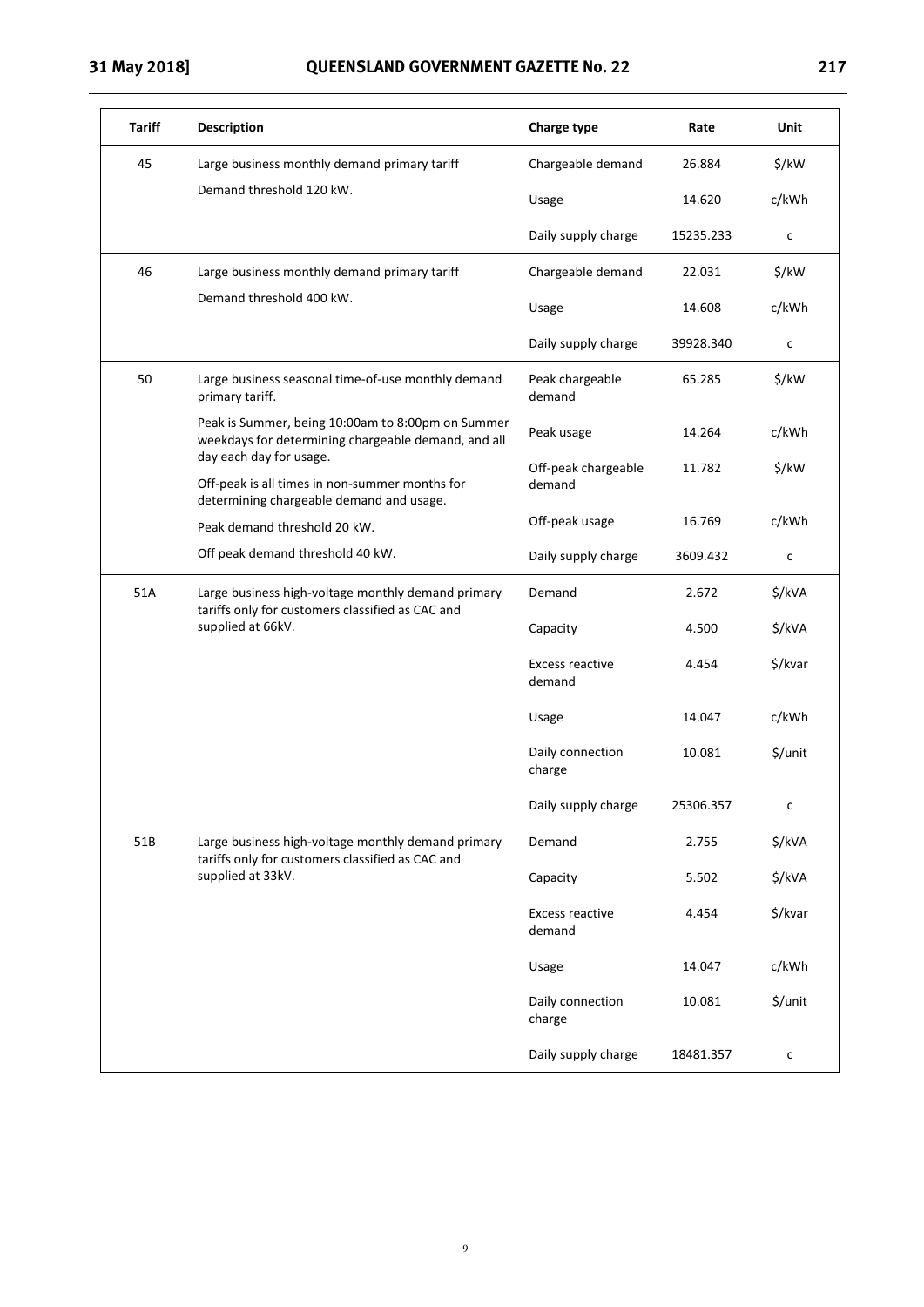## **218 QUEENSLAND GOVERNMENT GAZETTE No. 22 [31 May 2018**

| <b>Tariff</b> | <b>Description</b>                                                                                     | <b>Charge type</b>         | Rate      | Unit    |
|---------------|--------------------------------------------------------------------------------------------------------|----------------------------|-----------|---------|
| 51C           | Large business high-voltage monthly demand primary<br>tariffs only for customers classified as CAC and | Demand                     | 3.340     | \$/kVA  |
|               | supplied on an 11 or 22kV bus.                                                                         | Capacity                   | 6.392     | \$/kVA  |
|               |                                                                                                        | Excess reactive<br>demand  | 4.454     | \$/kvar |
|               |                                                                                                        | Usage                      | 14.051    | c/kWh   |
|               |                                                                                                        | Daily connection<br>charge | 10.081    | \$/unit |
|               |                                                                                                        | Daily supply charge        | 17011.357 | с       |
| 51D           | Large business high-voltage monthly demand primary<br>tariffs only for customers classified as CAC and | Demand                     | 6.736     | \$/kVA  |
|               | supplied on an 11 or 22kV line.                                                                        | Capacity                   | 12.461    | \$/kVA  |
|               |                                                                                                        | Excess reactive<br>demand  | 4.454     | \$/kvar |
|               |                                                                                                        | Usage                      | 14.071    | c/kWh   |
|               |                                                                                                        | Daily connection<br>charge | 10.081    | \$/unit |
|               |                                                                                                        | Daily supply charge        | 16171.357 | c       |
| 52A           | Large business high-voltage seasonal time-of-use<br>monthly demand primary tariffs only for customers  | Chargeable demand          | 12.248    | \$/kVA  |
|               | classified as CAC and supplied at 33 or 66kV.                                                          | Chargeable capacity        | 6.838     | \$/kVA  |
|               | Chargeable demand is the maximum demand between<br>10:00am and 8:00pm Summer weekdays.                 | Excess reactive            | 4.454     | \$/kvar |
|               | Chargeable capacity excludes all demands occurring<br>during the chargeable demand periods.            | demand<br>Usage - Summer   | 13.578    | c/kWh   |
|               |                                                                                                        | Usage - All other          | 13.979    | c/kWh   |
|               |                                                                                                        | times                      |           |         |
|               |                                                                                                        | Daily connection<br>charge | 10.081    | \$/unit |
|               |                                                                                                        | Daily supply charge        | 12706.357 | с       |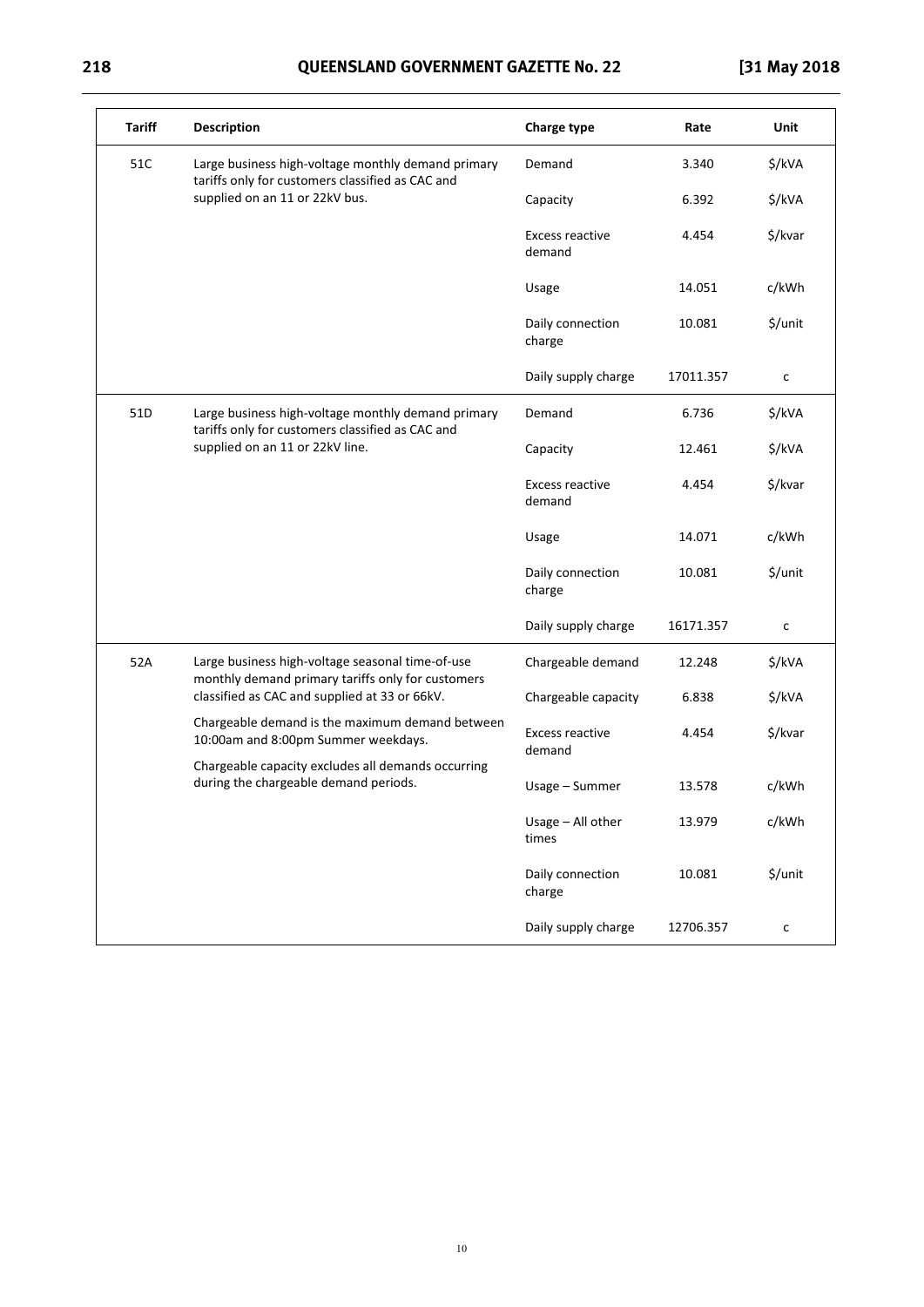| <b>Tariff</b> | <b>Description</b>                                                                                                                                                                                                                                                                                                                                      | <b>Charge type</b>               | Rate      | Unit         |
|---------------|---------------------------------------------------------------------------------------------------------------------------------------------------------------------------------------------------------------------------------------------------------------------------------------------------------------------------------------------------------|----------------------------------|-----------|--------------|
| 52B           | Large business high-voltage seasonal time-of-use<br>monthly demand primary tariffs only for customers                                                                                                                                                                                                                                                   | Chargeable demand                | 45.014    | \$/kVA       |
|               | classified as CAC and supplied on an 11 or 22kV bus.                                                                                                                                                                                                                                                                                                    | Chargeable capacity              | 4.834     | \$/kVA       |
|               | Chargeable demand is the maximum demand between<br>10:00am and 8:00pm Summer weekdays.                                                                                                                                                                                                                                                                  | <b>Excess reactive</b><br>demand | 4.454     | \$/kvar      |
|               | Chargeable capacity excludes all demands occurring<br>during the chargeable demand periods.                                                                                                                                                                                                                                                             | Usage - Summer                   | 13.582    | c/kWh        |
|               |                                                                                                                                                                                                                                                                                                                                                         | Usage - All other<br>times       | 13.983    | c/kWh        |
|               |                                                                                                                                                                                                                                                                                                                                                         | Daily connection<br>charge       | 10.081    | \$/unit      |
|               |                                                                                                                                                                                                                                                                                                                                                         | Daily supply charge              | 12706.357 | c            |
| 52C           | Large business high-voltage seasonal time-of-use<br>monthly demand primary tariffs only for customers<br>classified as CAC and supplied on an 11 or 22kV line.<br>Chargeable demand is the maximum demand between<br>10:00am and 8:00pm Summer weekdays.<br>Chargeable capacity excludes all demands occurring<br>during the chargeable demand periods. | Chargeable demand                | 80.540    | \$/kVA       |
|               |                                                                                                                                                                                                                                                                                                                                                         | Chargeable capacity              | 8.842     | \$/kVA       |
|               |                                                                                                                                                                                                                                                                                                                                                         | <b>Excess reactive</b><br>demand | 4.454     | \$/kvar      |
|               |                                                                                                                                                                                                                                                                                                                                                         | Usage - Summer                   | 13.602    | c/kWh        |
|               |                                                                                                                                                                                                                                                                                                                                                         | Usage - All other<br>times       | 14.003    | c/kWh        |
|               |                                                                                                                                                                                                                                                                                                                                                         | Daily connection<br>charge       | 10.081    | \$/unit      |
|               |                                                                                                                                                                                                                                                                                                                                                         | Daily supply charge              | 12706.357 | $\mathsf{c}$ |
| 53            | Large business high-voltage primary tariff only for                                                                                                                                                                                                                                                                                                     | Demand                           | 6.736     | \$/kVA       |
|               | customers classified as ICC.                                                                                                                                                                                                                                                                                                                            | Capacity                         | 12.461    | \$/kVA       |
|               |                                                                                                                                                                                                                                                                                                                                                         | <b>Excess reactive</b><br>demand | 4.454     | \$/kvar      |
|               |                                                                                                                                                                                                                                                                                                                                                         | Usage                            | 14.071    | c/kWh        |
|               |                                                                                                                                                                                                                                                                                                                                                         | Daily supply charge              | 15984.499 | $\mathsf{C}$ |

### **Part 3—Transitional and obsolete tariffs.**

These tariffs are applicable subject to the matters set out in part 1.

| <b>Tariff</b> | <b>Description</b>                                    | Charge type         | Rate   | Unit  |
|---------------|-------------------------------------------------------|---------------------|--------|-------|
| 20 (large)    | Transitional large business flat-rate primary tariff. | Usage               | 37.595 | c/kWh |
|               | Scheduled phase-out date: 1 July 2020                 | Daily supply charge | 76.858 | c     |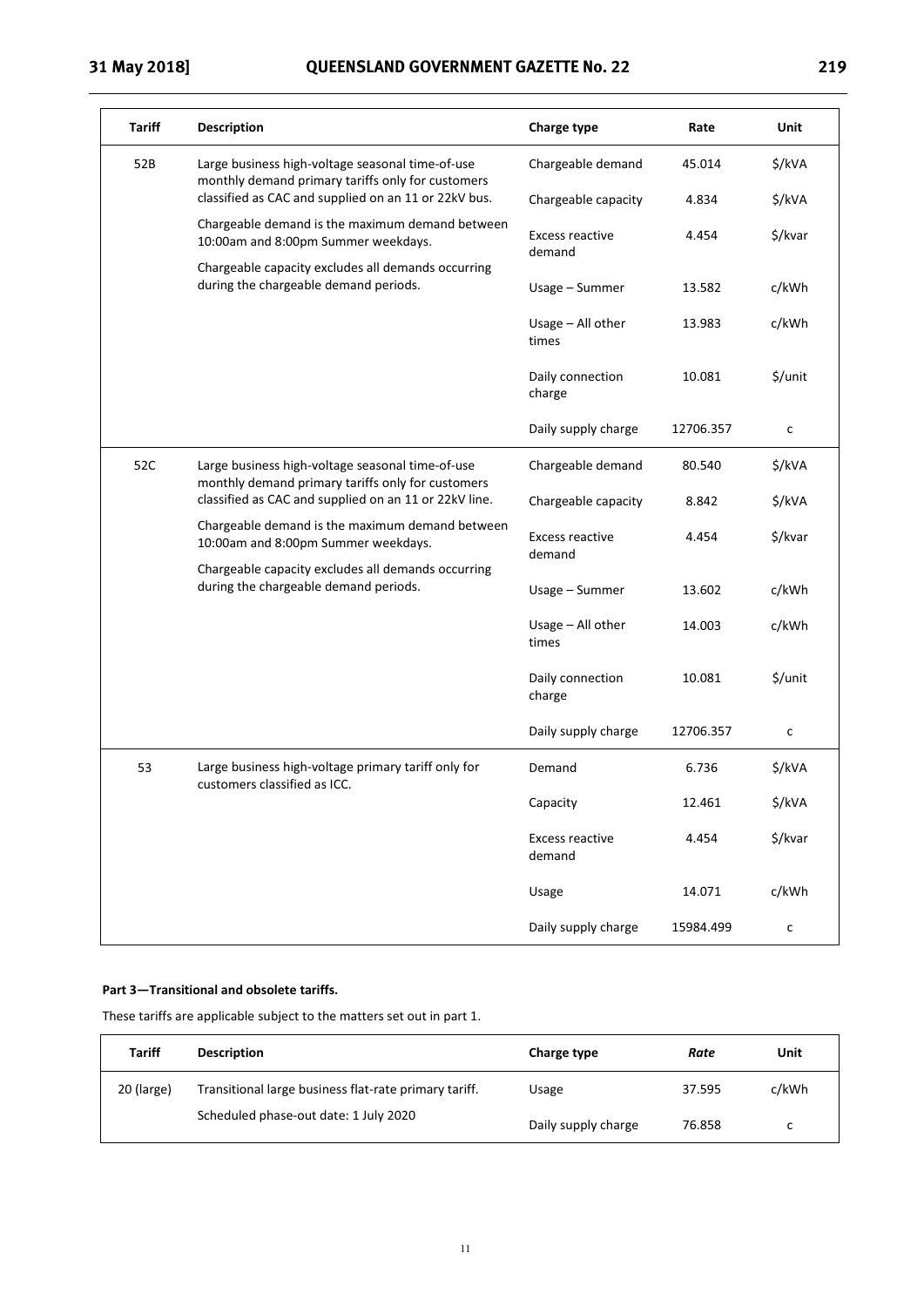## **220 QUEENSLAND GOVERNMENT GAZETTE No. 22 [31 May 2018**

| <b>Tariff</b>           | <b>Description</b>                                                                                            | <b>Charge type</b>              | Rate      | Unit         |
|-------------------------|---------------------------------------------------------------------------------------------------------------|---------------------------------|-----------|--------------|
| 21                      | Transitional business declining-block primary tariff.<br>Scheduled phase-out date: 1 July 2020                | Usage - first 100<br>kWh/month  | 49.357    | c/kWh        |
|                         |                                                                                                               | Usage - next 9,900<br>kWh/month | 46.374    | c/kWh        |
|                         |                                                                                                               | Usage - all remaining<br>usage  | 35.303    | c/kWh        |
|                         |                                                                                                               | Minimum daily<br>payment        | 72.631    | c            |
| 22 (small<br>and large) | Transitional business time-of-use primary tariff.<br>Scheduled phase-out date: 1 July 2020                    | Usage - 7am to 9pm<br>weekdays  | 49.820    | c/kWh        |
|                         |                                                                                                               | Usage $-$ all other<br>times    | 17.543    | c/kWh        |
|                         |                                                                                                               | Daily supply charge             | 184.717   | c            |
| 37                      | Obsolete business time-of-use primary tariff.<br>Scheduled phase-out date: 1 July 2020                        | Usage $-4:30$ pm-<br>10:30pm    | 54.544    | c/kWh        |
|                         |                                                                                                               | Usage - all other<br>times      | 21.807    | c/kWh        |
|                         |                                                                                                               | Minimum daily<br>payment        | 30.623    | c            |
| 47                      | Obsolete large business high voltage monthly demand<br>primary tariff.                                        | Chargeable demand               | 27.864    | \$/kW        |
|                         | Demand threshold 400 kW                                                                                       | Usage                           | 12.446    | c/kWh        |
|                         | Scheduled phase-out date: 1 July 2022                                                                         | Daily supply charge             | 44689.726 | c            |
| 48                      | Obsolete large business high voltage monthly demand<br>primary tariff only for customers classified as CAC or | Chargeable demand               | 28.822    | \$/kW        |
|                         | ICC.                                                                                                          | Usage                           | 12.874    | c/kWh        |
|                         | Demand threshold 400 kW                                                                                       | Daily supply charge             | 46712.140 | $\mathsf{C}$ |
|                         | Scheduled phase-out date: 1 July 2022                                                                         |                                 |           |              |
| 62                      | Transitional farming business time-of-use declining-<br>block primary tariff.                                 | Usage - 7am to 9pm<br>weekdays  | 46.516    | c/kWh        |
|                         | Scheduled phase-out date: 1 July 2020                                                                         | first 10,000kWh per<br>month    |           |              |
|                         |                                                                                                               | Usage - 7am to 9pm<br>weekdays  | 39.336    | c/kWh        |
|                         |                                                                                                               | all remaining usage             |           |              |
|                         |                                                                                                               | Usage $-$ all other<br>times    | 16.448    | c/kWh        |
|                         |                                                                                                               | Daily supply charge             | 78.451    | с            |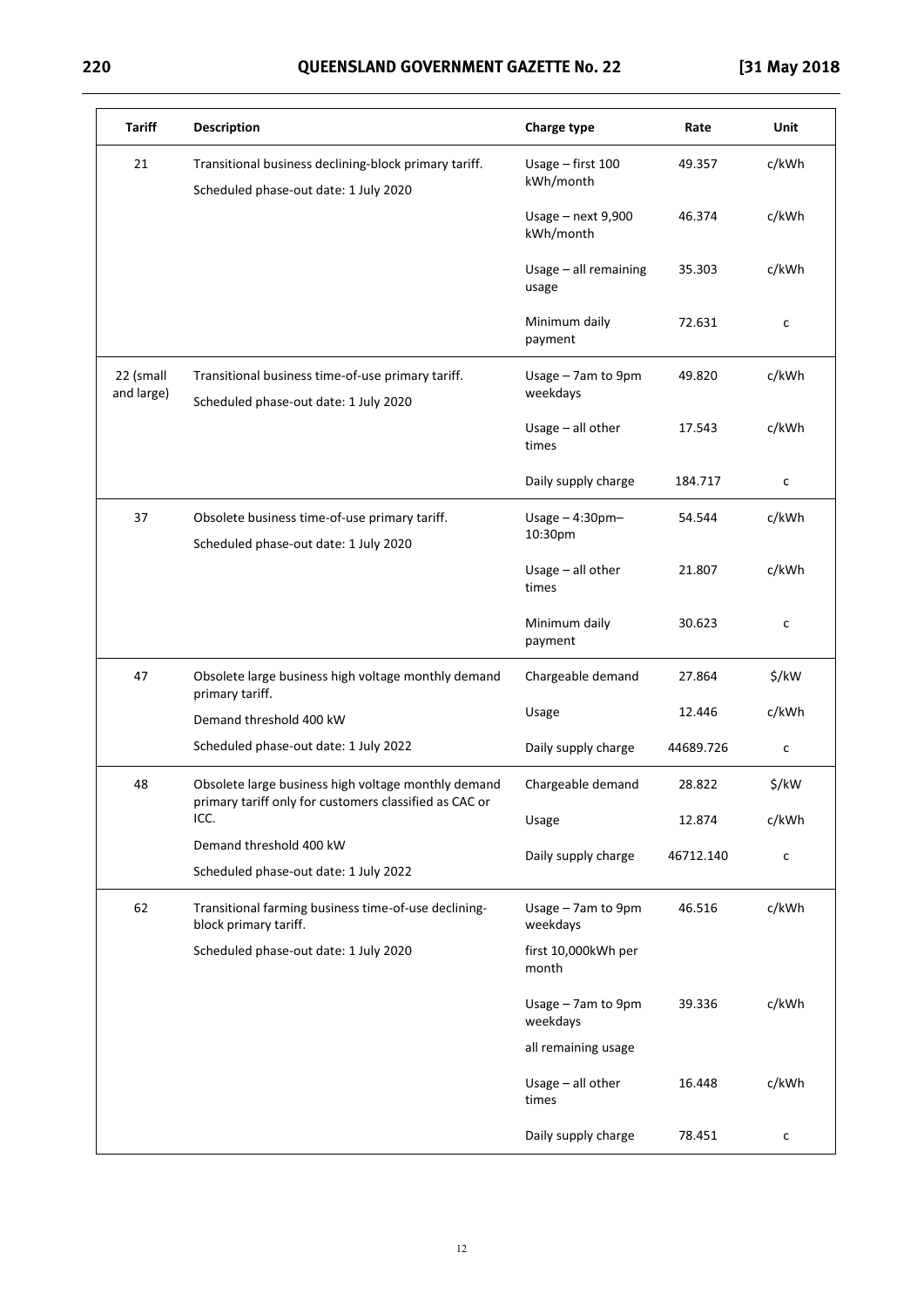| <b>Tariff</b> | <b>Description</b>                                                                | Charge type                                 | Rate    | Unit         |
|---------------|-----------------------------------------------------------------------------------|---------------------------------------------|---------|--------------|
| 65            | Transitional irrigation business time-of-use primary<br>tariff.                   | Usage $-$ Peak (daily<br>pricing period)    | 36.894  | c/kWh        |
|               | Scheduled phase-out date: 1 July 2020                                             | Usage $-$ all other<br>times                | 20.321  | c/kWh        |
|               |                                                                                   | Daily supply charge                         | 78.003  | $\mathsf{C}$ |
| 66            | Transitional irrigation business fixed annual dual-rate<br>demand primary tariff. | Fixed charge (annual)<br>- first 7.5kW      | 37.503  | \$/kW        |
|               | Scheduled phase-out date: 1 July 2020                                             | Fixed charge (annual)<br>$-$ remaining $kW$ | 112.759 | \$/kW        |
|               |                                                                                   | Usage                                       | 19.338  | c/kWh        |
|               |                                                                                   | Daily supply charge                         | 171.915 | c            |

### **Part 4—Unmetered supply tariffs**

These tariffs are applicable subject to the matters set out in part 1.

| <b>Tariff</b> | <b>Description</b>                                     | Charge type         | Rate   | Unit   |
|---------------|--------------------------------------------------------|---------------------|--------|--------|
| 71            | Business flat-rate primary tariff for street lighting. | Usage               | 31.140 | c/kWh  |
|               |                                                        | Daily supply charge | 0.525  | c/lamp |
| 91            | Business flat-rate primary tariff.                     | Usage               | 24.280 | c/kWh  |

#### **Part 5—Metering charges**

#### **Type 1, 2, 3, 4 (advanced digital) meters—large business**

| Description                       | Charge type           | Rate    | Unit |
|-----------------------------------|-----------------------|---------|------|
| Standard asset customer.          | Daily metering charge | 141.078 | с    |
| Connection asset customer.        | Daily metering charge | 328.542 | c    |
| Individually calculated customer. | Daily metering charge | 506.502 | c    |

*End of Tariff Schedule*